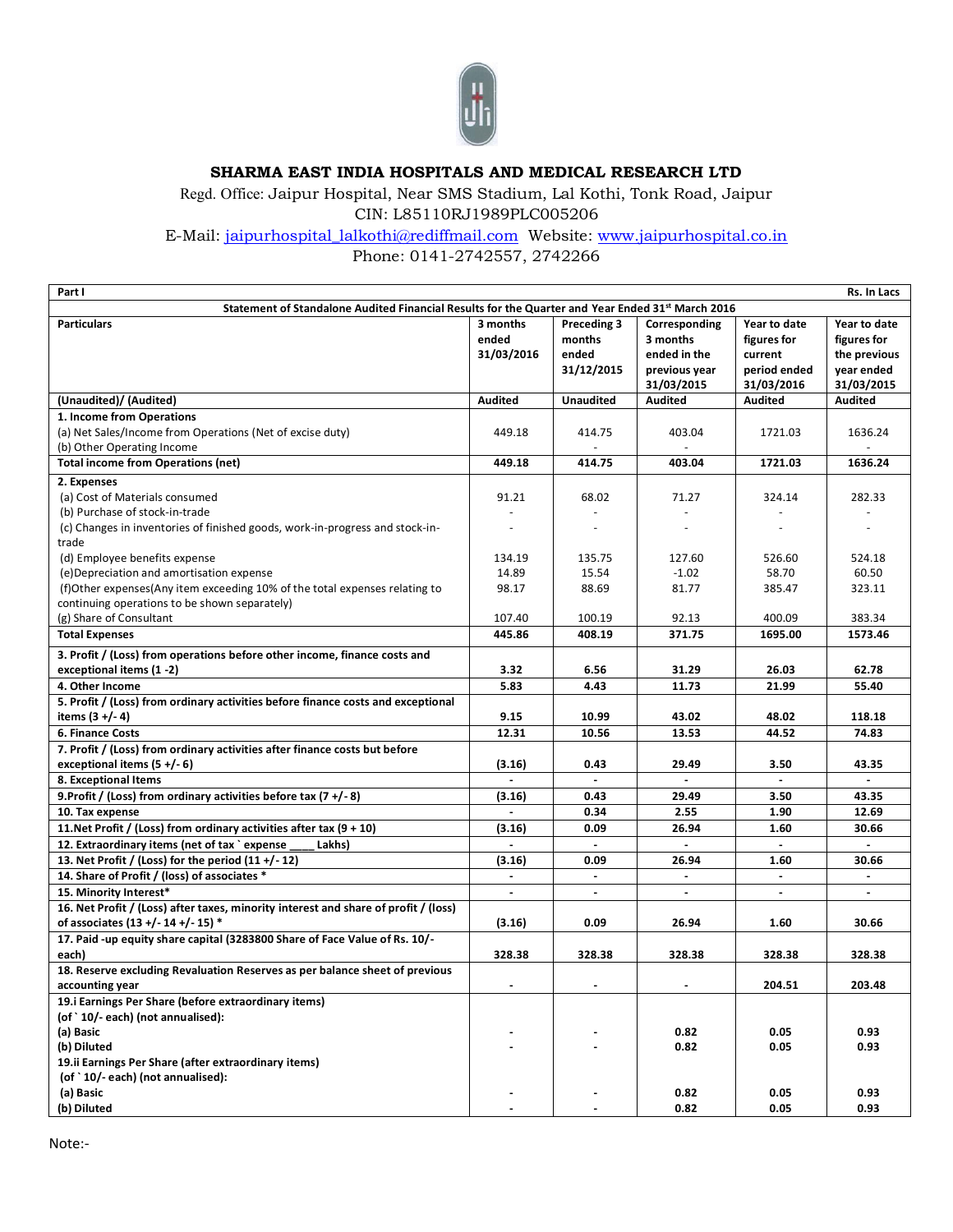- 1. These results have been reviewed by the Audit Committee and taken on record by the Board of Directors at their meeting held on 14 May, 2016. Audit Report on the above financial results has been received from the Statutory Auditors of the Company.
- 2. The figure of previous period/year have been re-grouped/re-arranged and / or recast wherever found necessary.
- 3. The amounts for three months ended 31<sup>st</sup> March 2016 are balancing amounts between the amounts as per audited accounts for the year ended 31<sup>st</sup> March 2016 and nine months ended on 31<sup>st</sup> December 2015.

By Order of the Board Place: Jaipur For Sharma East India Hospitals Date: 14<sup>th</sup> May, 2016 **and Medical Research Ltd.** 

> Sd/- Shailendra Sharma Managing Director DIN: 00432070